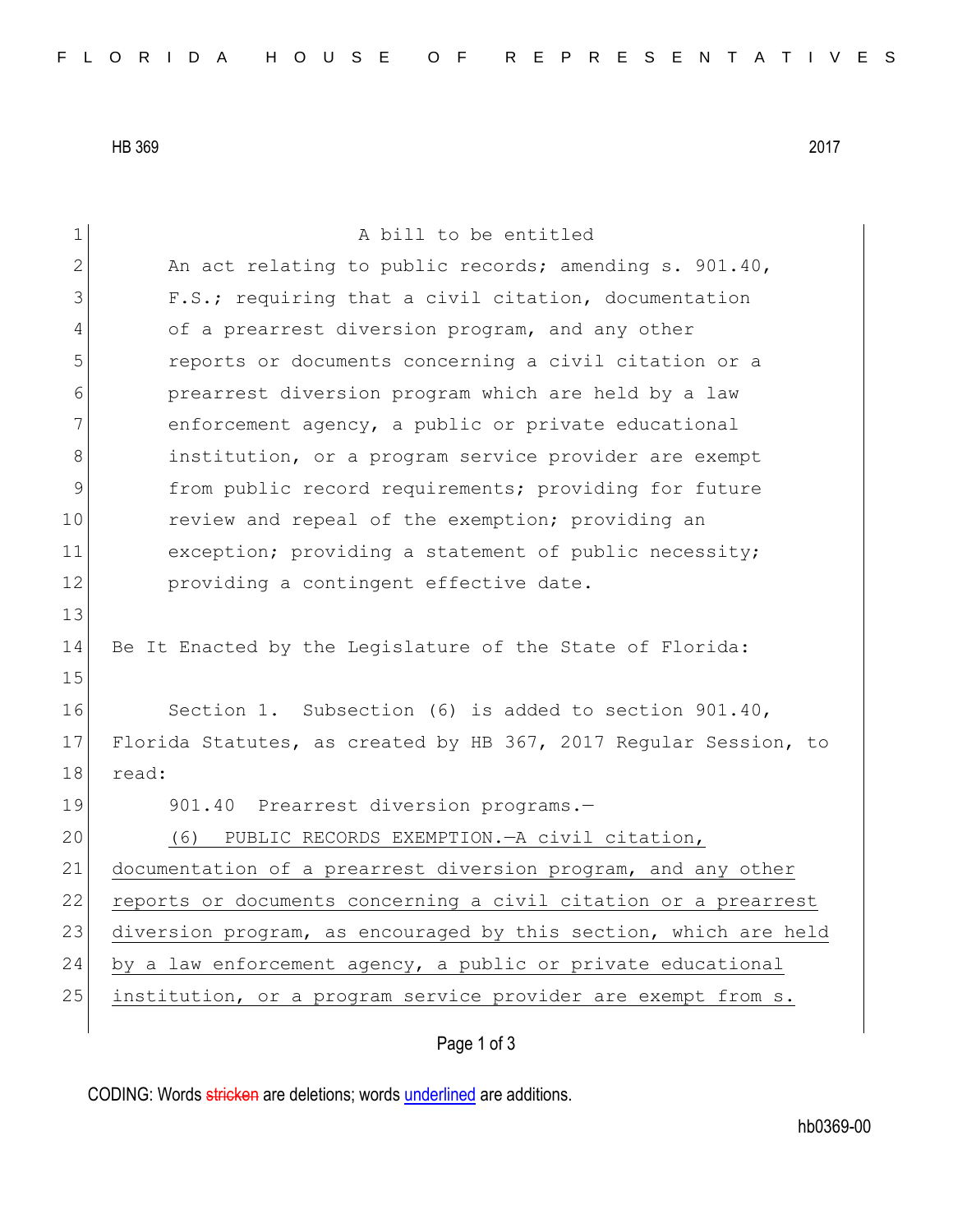HB 369 2017

| 26 | $119.07(1)$ , and s. 24(a), Art. I of the State Constitution. This |
|----|--------------------------------------------------------------------|
| 27 | subsection is subject to the Open Government Sunset Review Act     |
| 28 | in accordance with s. 119.15 and shall stand repealed on October   |
| 29 | 2, 2022, unless reviewed and saved from such repeal through        |
| 30 | reenactment by the Legislature. Such exempt information may be     |
| 31 | disclosed to law enforcement agencies, public or private           |
| 32 | educational institutions, program service providers, authorized    |
| 33 | court personnel, state attorneys, and public defenders.            |
| 34 | Section 2. The Legislature finds that it is a public               |
| 35 | necessity that a civil citation, documentation of a prearrest      |
| 36 | diversion program, and any other reports or documents concerning   |
| 37 | a civil citation or a prearrest diversion program held by a law    |
| 38 | enforcement agency be exempt from $s. 119.07(1)$ , Florida         |
| 39 | Statutes, and s. 24(a), Article I of the State Constitution. The   |
| 40 | goal of the prearrest diversion program is to give a second        |
| 41 | chance to adults who commit nonviolent misdemeanor offenses and    |
| 42 | allow them the opportunity to avoid having an arrest record. If    |
| 43 | the civil citation, documentation of the prearrest diversion       |
| 44 | program, and any other reports or documents concerning a civil     |
| 45 | citation or prearrest diversion program held by a law              |
| 46 | enforcement agency were not exempt from disclosure, it would       |
| 47 | defeat the goal of giving adults who commit nonviolent             |
| 48 | misdemeanor offenses a means to avoid arrest and prosecution. If   |
| 49 | such information were able to be obtained by the public, that      |
|    |                                                                    |
| 50 | disclosure might negatively impact the effectiveness of the        |

Page 2 of 3

CODING: Words stricken are deletions; words underlined are additions.